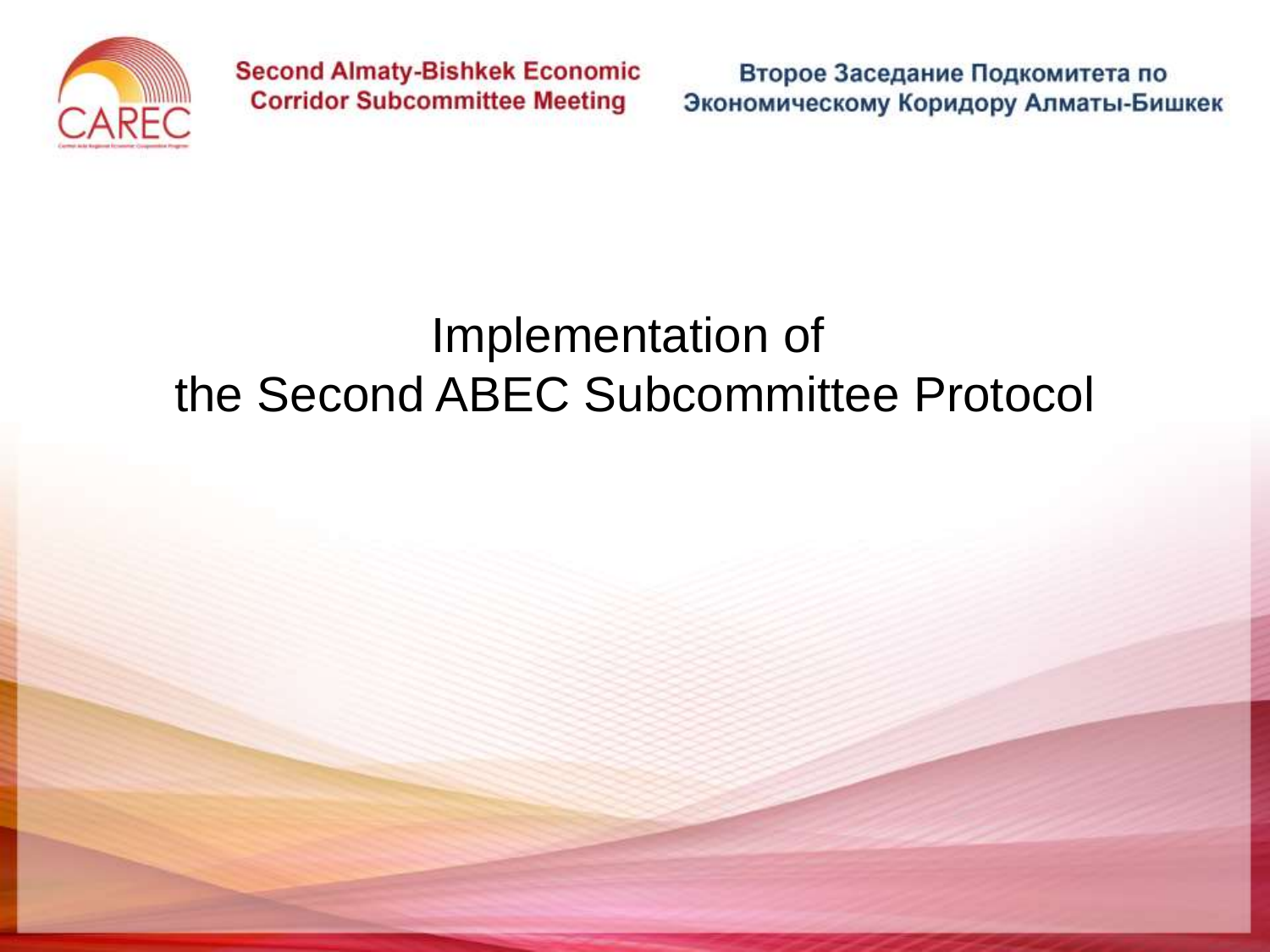

## **ABEC Agriculture Development**

- National Master Plans for Modern Agriculture Wholesale Markets
- ADB project concept and transaction technical assistance grant for \$2 million was approved by ADB and both governments.
- Firm recruitment ongoing and likely completed by May 2019. A small team of consultants will be fielded in March 2019.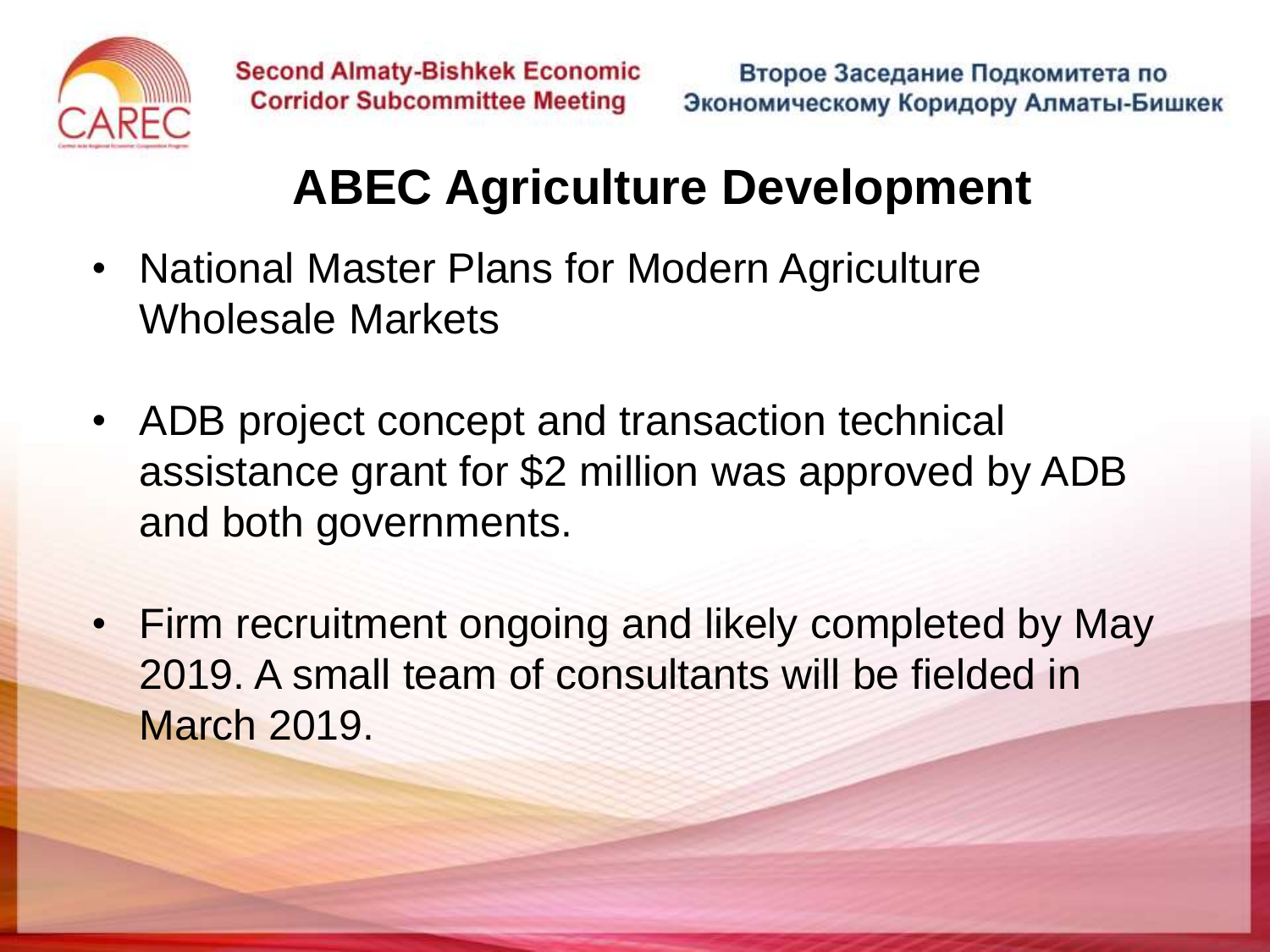

### **ABEC Tourism Development**

- First joint sector working group meeting in Almaty on 12 December.
- ABEC Mountain Tourism Cluster Master Plan Concept has been approved by both governments.
- ABEC Skill gap analysis has been completed and will be published this month.
- Concept note for implementing the recommendations of the skill gap analysis has been prepared.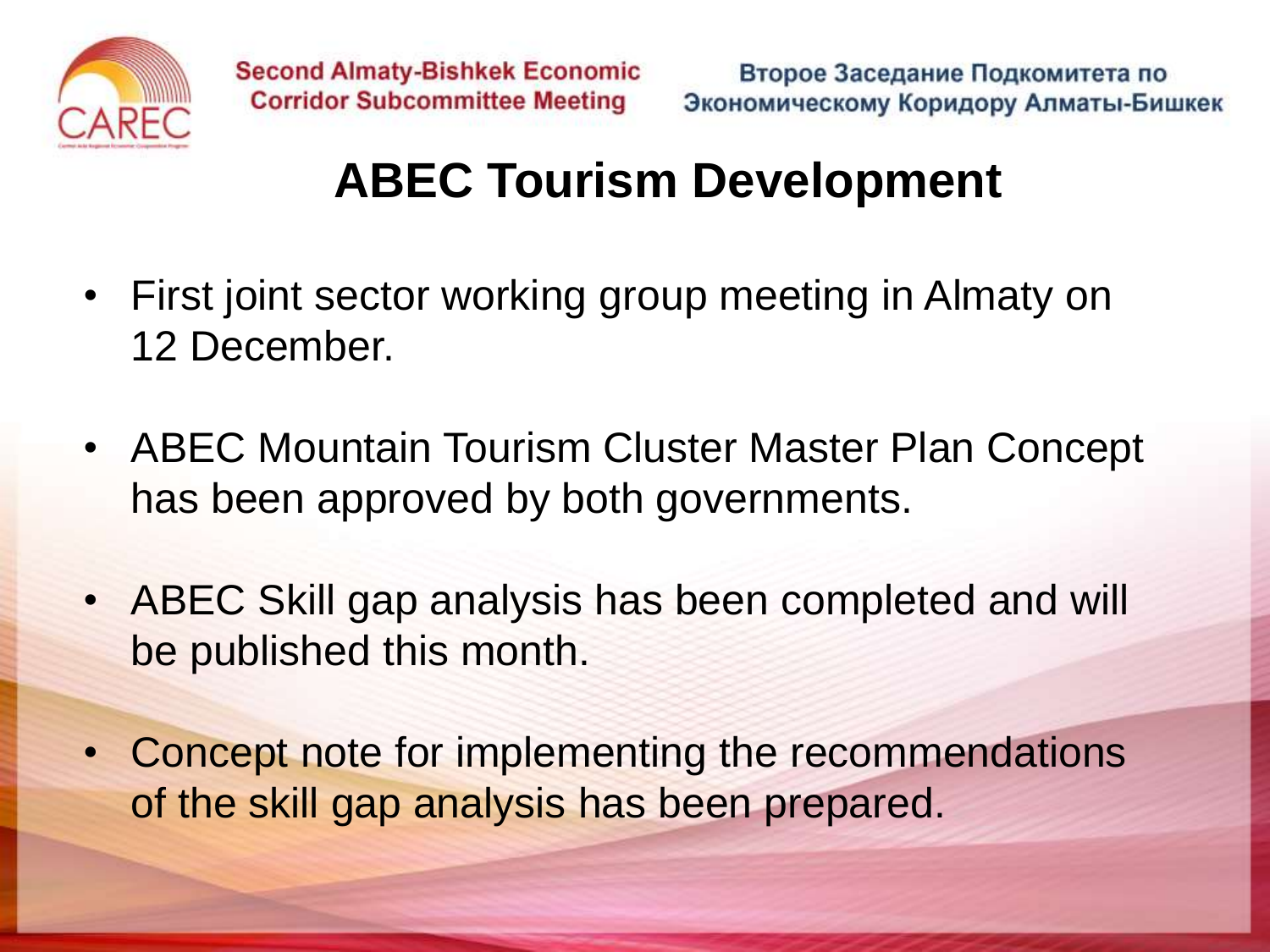

## **ABEC Connectivity**

- Almaty-Issyk-Kul Economic Impact Assessment terms of reference prepared
- Recommendations for modernization of Ak-Jol-Korday and Ak-Tilek-Karasu border crossing points prepared
- Direct Bus Connection between Almaty and Issyk-Kul: ADB consulted stakeholders.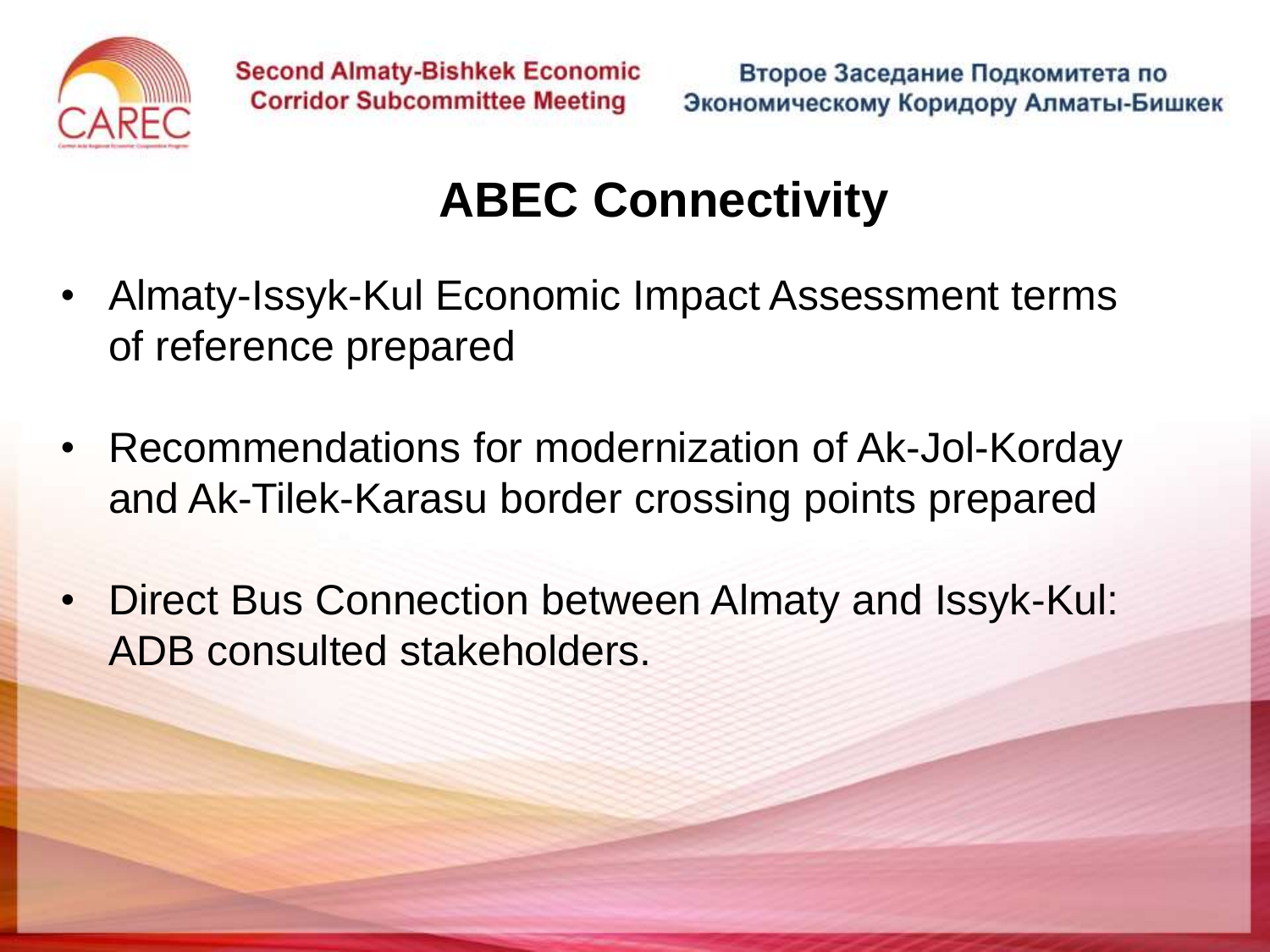

### **ABEC Health Services Development**

• Pre-feasibility study on establishing regional medical reference laboratories and pharmaceutical testing capacities in ABEC completed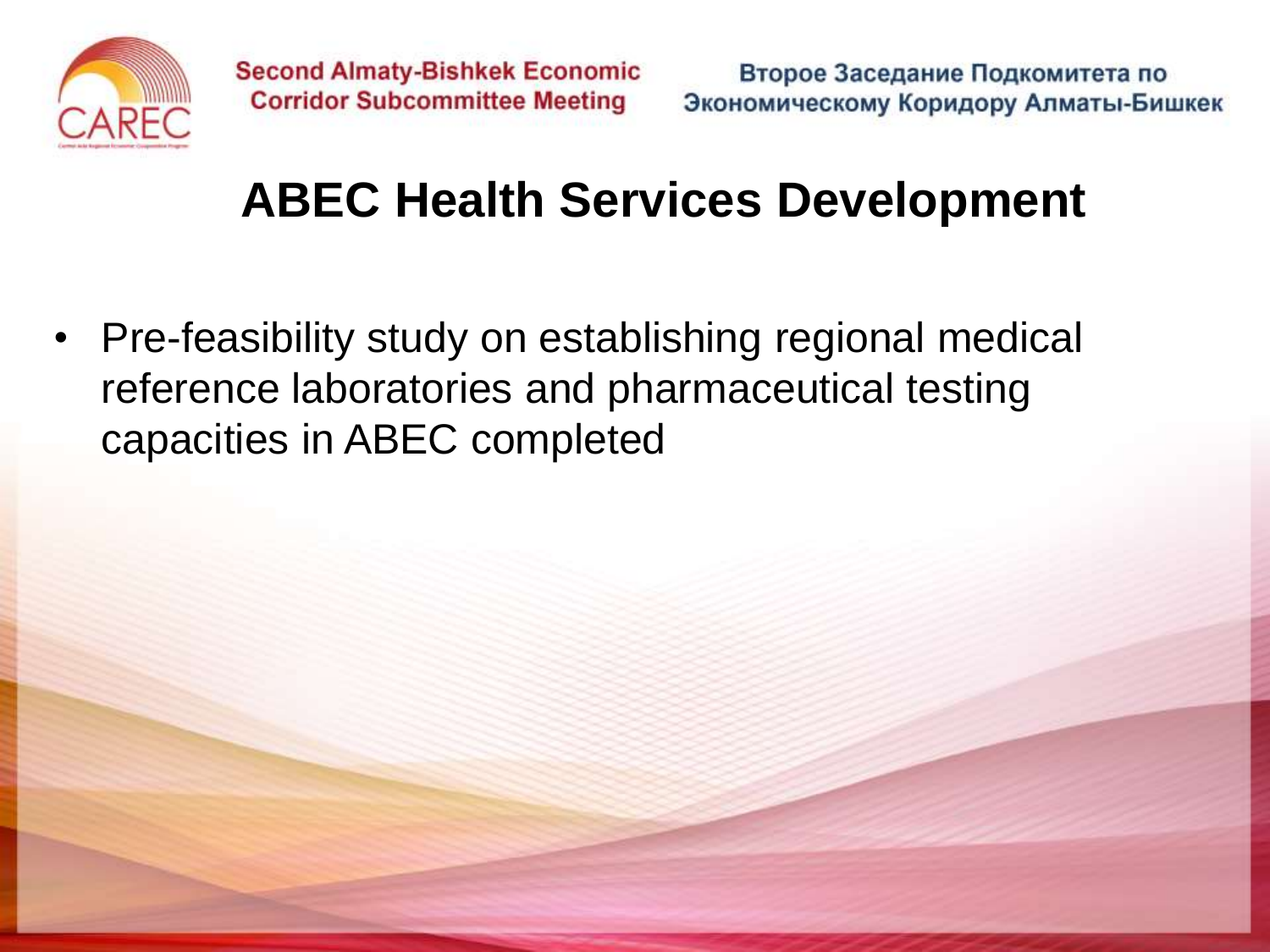

# **ABEC ADB Support**

- ADB approved a technical assistance grant of \$1.75 million for three years ongoing
- Website development ongoing and will be finalized mid-year
- Blog about ABEC approach in English published
- ABEC logo for consideration by the subcommittee: